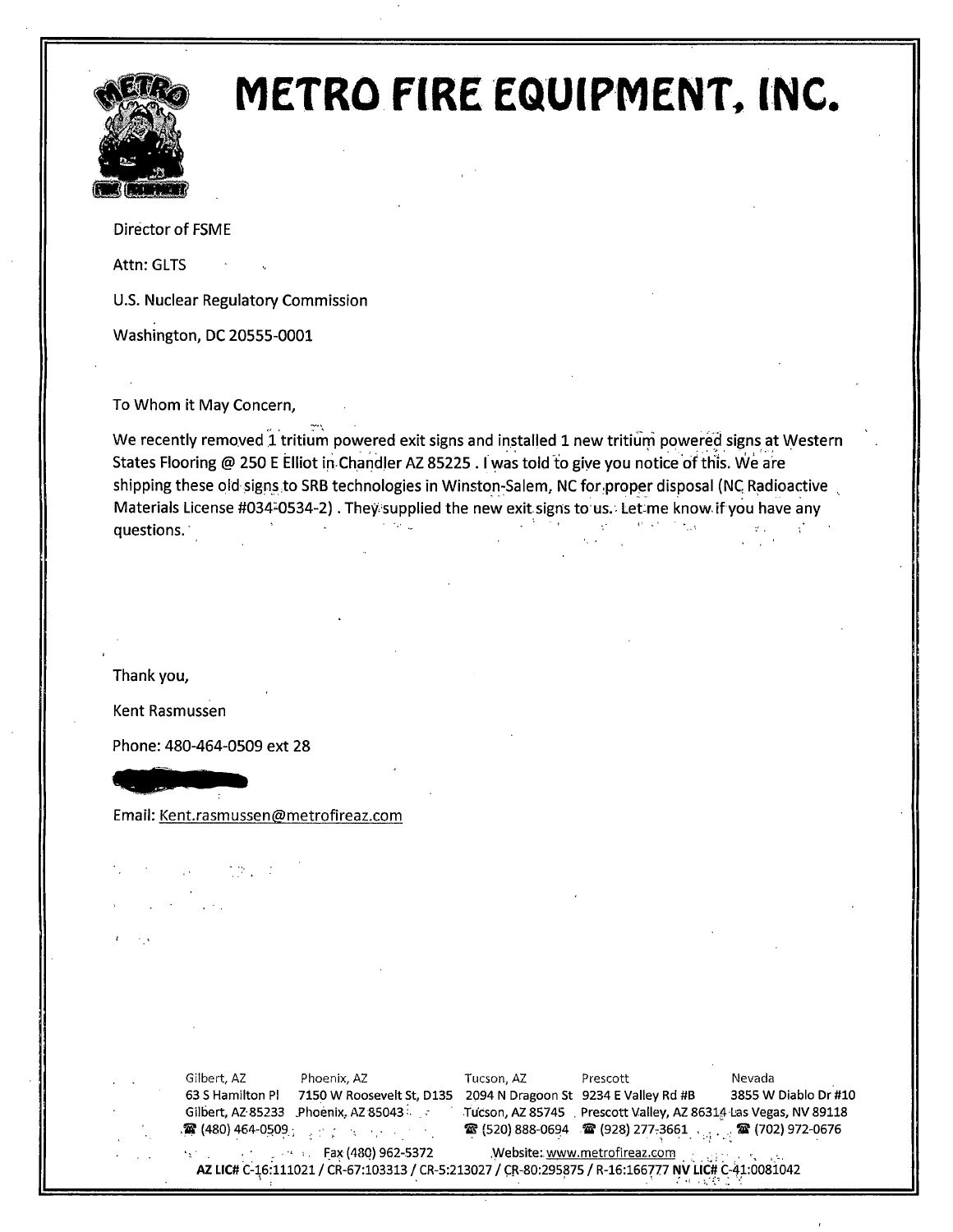#### **SRB TECHNOLOGIES, INC.**

#### Procedures for Preparing and Packing Signs for Return (Continued)

- 12. All pages of this request must be either initialed or signed in the indicated areas before an RGA number will be issued. Placing your initials and signature on these pages as indicated, and returning the signs, signifies that you have read, understood and complied with these policies and procedures and that you are aware there may be additional costs. for failing to follow these procedures.
- 13. See the following page for additional requirements concerning the return of SRB Technologies, Inc. B100 Luminexit series exit sign.

#### **Reporting the Proper Disposal of Your Tritium Signs**

You are required to report to your state regulators and the USNRC that you have disposed of your signs. Reporting requires that a simple letter be written stating that you. have sent your signs to SRB Technologies, Inc. (NC Radioactive Materials License # 034-0534-2) for proper disposal. Include in the letter the total number of signs returned, the manufacturer, the serial numbers and the address where they were installed/registered. You will need to send one copy to your state regulator and one to the USNRC.

To identify your state regulatory body go https://scp.nrc.gov/asdirectory.html, then click. on your state for the address and other contact information.

The address for USNRC reporting is:

#### **Director of FSME.** Attn: GLTS **U.S. Nuclear Regulatory Commission Washington, DC 20555-0001**

If a transportation incident occurs you must report the incident to the USDOT per 49 CFR. 171.15 and 171.16. SRBT will also need to be notified at 800-552-0098 extension 202.

 $_{\text{Date}}$  2 - 5 - 19 Initial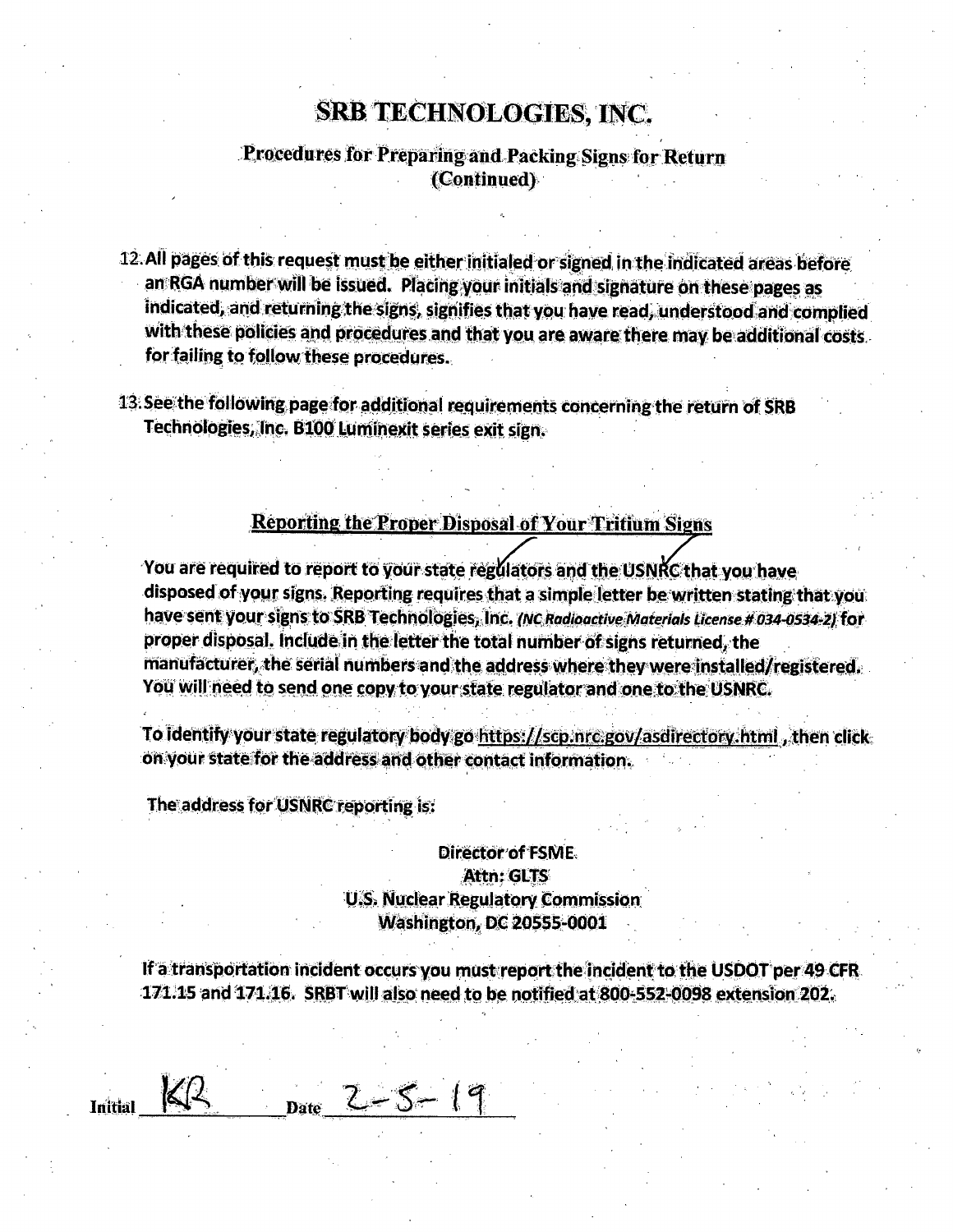|                                | تكتيب<br>÷               | 1.2.5<br>×. | ಾರ್ಡ್ |
|--------------------------------|--------------------------|-------------|-------|
| $\epsilon$<br>القنين           | $\mathcal{L}$<br>ä       |             |       |
| πç                             | A<br>ï                   | з           |       |
| انو.                           | <b>DES</b><br>إيرا<br>v  | ٠.          | 55    |
| Ŧ,<br>انتقابا<br>٠<br>ı.<br>ã. | $\overline{\phantom{a}}$ |             |       |

SHIP TO: **SRB TECHNOLOGIES** 2580 Landmark Drive Winston-Salem, NC 27103<br>Tel: (336)-659-2610<br>Fax: (336)-768-7720 Email: melissa@srbtechnologies.com

## RGA# 997603

No Shipment will be accepted without a<br>proper RGA number and UN2911 written on outside of package.

| <b>Date Issued:</b>                                                                                       | <b>Expiration date:</b>                                  |                                                                                                         |  |  |  |  |
|-----------------------------------------------------------------------------------------------------------|----------------------------------------------------------|---------------------------------------------------------------------------------------------------------|--|--|--|--|
|                                                                                                           | <b>Returned Goods Authorization Form-Disposals</b>       |                                                                                                         |  |  |  |  |
|                                                                                                           |                                                          | 1.) All packages must be marked on the top and at least one side with the assigned RGA Number.          |  |  |  |  |
|                                                                                                           | UN2911 and the appropriate box numbers.                  |                                                                                                         |  |  |  |  |
| 2.) A copy of the the Box and Inventory Worksheet must be placed inside each corresponding box.           |                                                          |                                                                                                         |  |  |  |  |
| 3.) The assigned RGA is valid only for the number of signs listed below.                                  |                                                          |                                                                                                         |  |  |  |  |
|                                                                                                           | 4.) Only one shipment can be made using this RGA number. |                                                                                                         |  |  |  |  |
|                                                                                                           |                                                          | 5.) Under NRC regulations it is your responsibility to notify your state regulator and the USNRC of the |  |  |  |  |
| transfer of these signs. See the procedure forms for additional information regarding reporting.          |                                                          |                                                                                                         |  |  |  |  |
|                                                                                                           |                                                          |                                                                                                         |  |  |  |  |
| 6.) Please refer to the full policy on the subsequent pages to insure your shipment is prepared properly. |                                                          |                                                                                                         |  |  |  |  |
|                                                                                                           |                                                          | <b>Phone:</b>                                                                                           |  |  |  |  |
| BILTO: Metro Fre Equipment                                                                                | 480-464-0509                                             |                                                                                                         |  |  |  |  |
|                                                                                                           | Fax:<br>Contact Name: Kent Rasmessen                     |                                                                                                         |  |  |  |  |
| <u>480-962-5372</u><br><b>Email:</b>                                                                      |                                                          |                                                                                                         |  |  |  |  |
|                                                                                                           | Address: 63 S. Hamilton                                  | Kent. rasmussen a                                                                                       |  |  |  |  |
|                                                                                                           | metrofire az com                                         |                                                                                                         |  |  |  |  |
|                                                                                                           |                                                          | <b>INSTALLATION ADDRESS</b>                                                                             |  |  |  |  |
|                                                                                                           |                                                          |                                                                                                         |  |  |  |  |
| Company Name: Western States Plooring                                                                     |                                                          |                                                                                                         |  |  |  |  |
|                                                                                                           | Address: 350 E. Elliot Road                              |                                                                                                         |  |  |  |  |
| $\mathcal{C}$ ity: $\mathcal{C}$ handler<br>State: AZ Zip: 85225                                          |                                                          |                                                                                                         |  |  |  |  |
| Signature:                                                                                                | I have read and agree to all terms and conditions:       | <b>Replacement Signs Ordered?:</b>                                                                      |  |  |  |  |
| Kente                                                                                                     |                                                          | Date ordered: $1-30-18$                                                                                 |  |  |  |  |
|                                                                                                           |                                                          | PO#: 00000006                                                                                           |  |  |  |  |
| Do not write below this line - This space reserved for SRBT use only - Do not write below this line       |                                                          |                                                                                                         |  |  |  |  |
| <b>Returned for Disposal:</b>                                                                             | YIN                                                      |                                                                                                         |  |  |  |  |
| Replaced under Warranty:                                                                                  | Y/N                                                      | <b>Disposal Fee:</b>                                                                                    |  |  |  |  |
| Payment Method:                                                                                           |                                                          |                                                                                                         |  |  |  |  |
| Payment Date:                                                                                             |                                                          | Date Returned:                                                                                          |  |  |  |  |
| Date received:                                                                                            |                                                          | Checked in by:                                                                                          |  |  |  |  |
|                                                                                                           |                                                          |                                                                                                         |  |  |  |  |